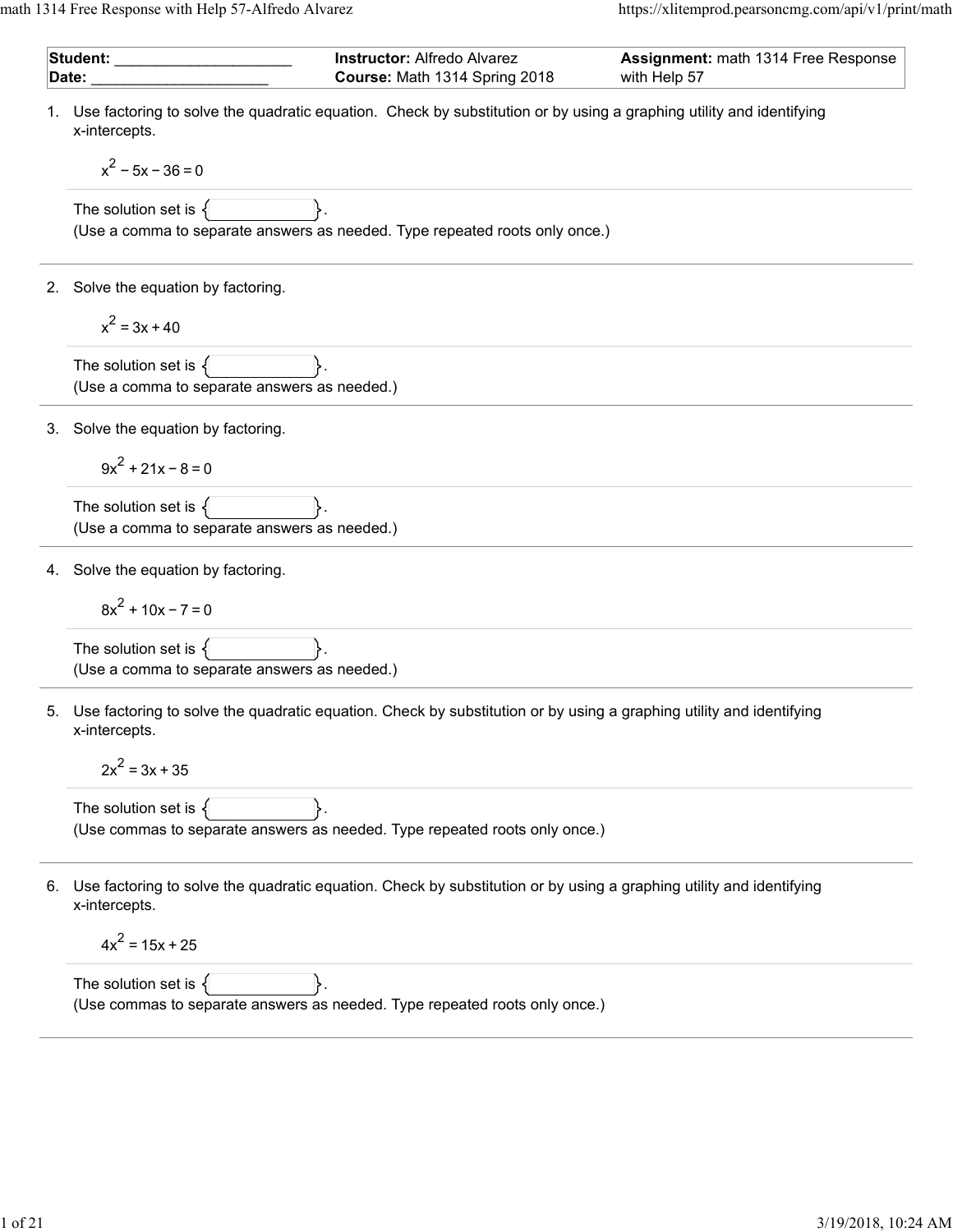7. Use factoring to solve the quadratic equation. Check by substitution or by using a graphing utility and identifying x-intercepts.

 $7x^2 + 14x = 0$ 

The solution set is  $\{$ (Use a comma to separate answers as needed.)

8. Solve the quadratic equation by completing the square.

$$
x^2-4x=-2
$$

The solution set is  $\{$ (Use a comma to separate answers as needed. Type an exact answer, using radicals as needed.)

| 9. | Solve for x using the quadratic formula. | The solution set is $\{$                                                                                                                     |
|----|------------------------------------------|----------------------------------------------------------------------------------------------------------------------------------------------|
|    | $x^2 - 10x + 61 = 0$                     | (Type an exact answer, using radicals as needed. Express<br>complex numbers in terms of $i$ . Use a comma to separate<br>answers as needed.) |

10. Solve the following equation.

 $3x^{2} - 42x + 147 = 0$ 

```
The solution set is \{(Use a comma to separate answers as needed.)
```
11. Solve the given radical equation. Check all proposed solutions.

 $\sqrt{5x + 46} = x + 8$ 

Select the correct choice below and, if necessary, fill in the answer box to complete your choice.

- $\overline{A}$ . The solution set is  $\{$ (Use a comma to separate answers as needed.)
- **B.** There is no solution.
- 12. The domain of the piecewise function is  $(-\infty, \infty)$ . **a.** Graph the function. **b.** Use your graph to determine the function's range.

 $f(x) = 0$ x + 2 if x < 4 x − 2 if x ≥ 4

**a.** Choose the correct graph below.

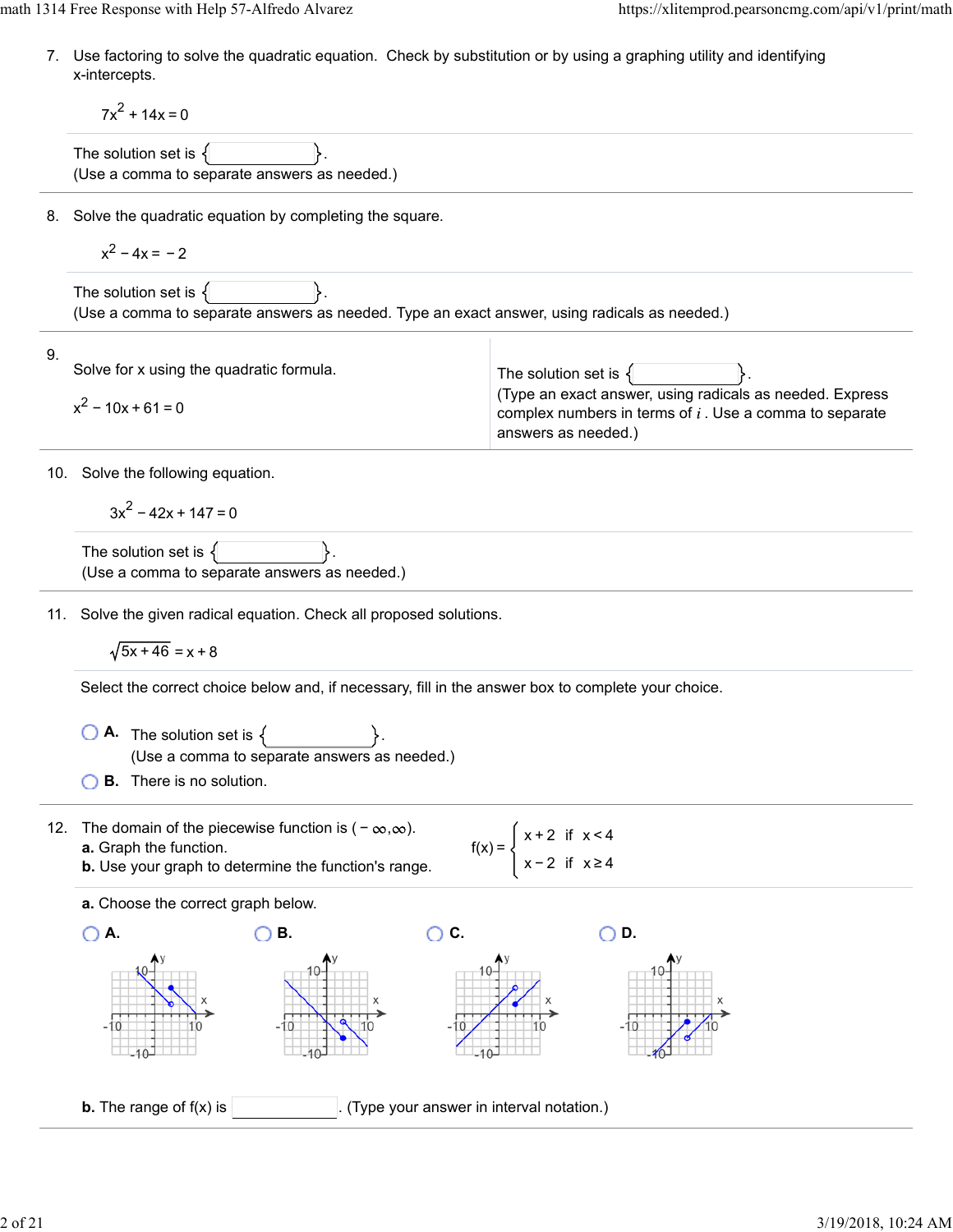13. 14. Find the domain of the function. Find the difference quotient of f; that is, find  $\frac{f(x + h) - f(x)}{h}$ , h≠0, for the following function. Be sure to simplify.  $f(x) = x^2 - 2x + 2$  $\overline{\hspace{1cm}}$  (Simplify your answer.)  $\frac{f(x+h)-f(x)}{h} =$  $f(x) = \sqrt{20 - 4x}$ What is the domain of f? (Type your answer in interval notation.)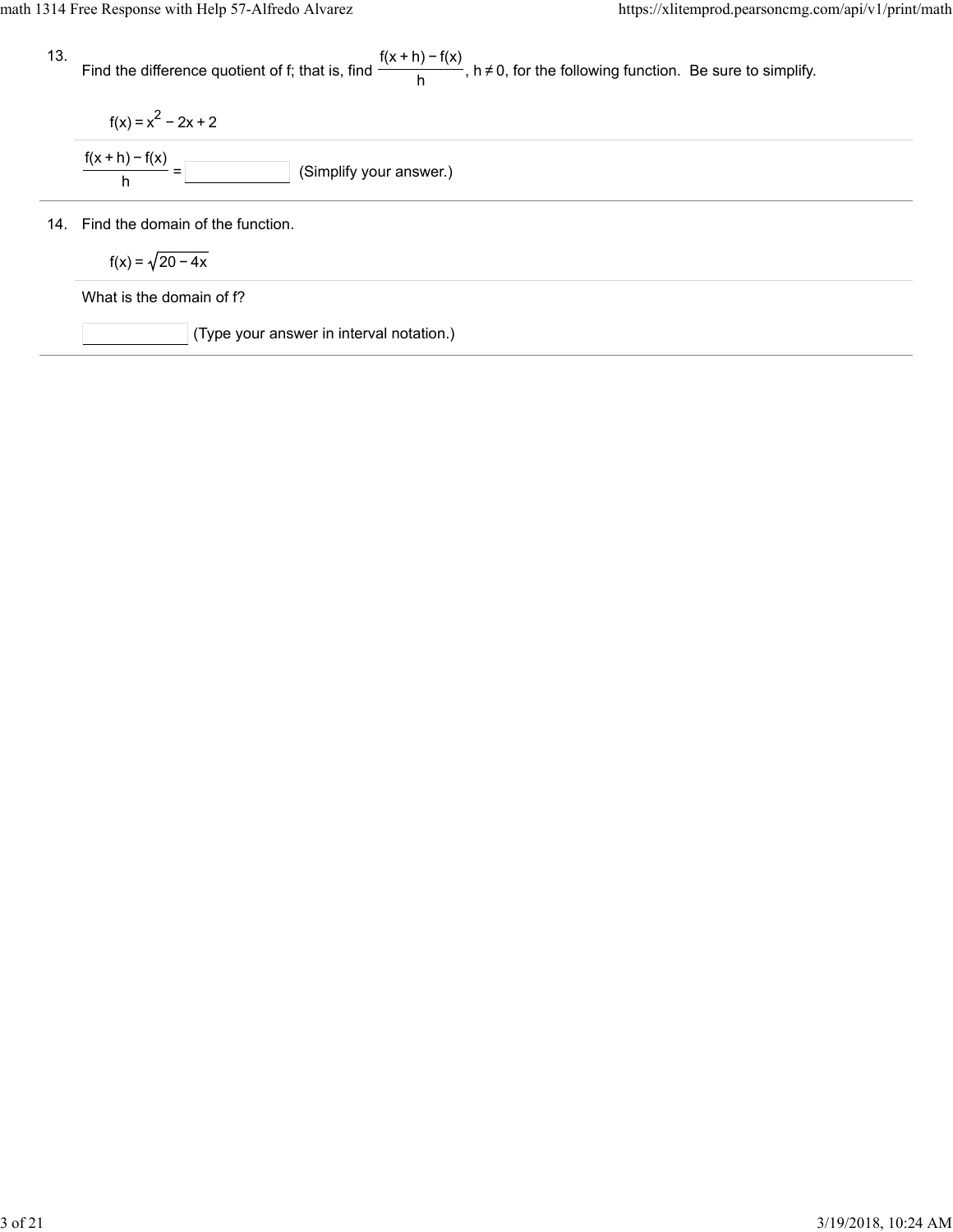15. First find f + g, f – g, fg and 
$$
\frac{f}{g}
$$
. Then determine the domain for each function.

$$
f(x) = 2x^2 + 24x + 64, g(x) = x + 8
$$

$$
(f+g)(x) = \boxed{\qquad \qquad} \text{(Simplify your answer.)}
$$

What is the domain of  $f+g$ ?

O 
$$
(-\infty, \infty)
$$
  
\nO  $\left(-\infty, -\frac{72}{25}\right) \cup \left(-\frac{72}{25}, \infty\right)$   
\nO [0,∞)  
\nO  $\left(-\frac{72}{25}, \infty\right)$   
\n(f-g)(x) = \_\_\_\_\_\_ (Simplify your answer.)

What is the domain of f-g?

O 
$$
(-\infty, \infty)
$$
  
\nO  $[0, \infty)$   
\nO  $\left(-\frac{72}{25}, \infty\right)$   
\nO  $\left(-\infty, -\frac{8}{3}\right) \cup \left(-\frac{8}{3}, \infty\right)$   
\n(fg)(x) =

What is the domain of fg?

O 
$$
(-\infty, \infty)
$$
  
\nO  $\left(-\infty, -\frac{56}{23}\right) \cup \left(-\frac{56}{23}, \infty\right)$   
\nO  $\left(-\frac{56}{23}, \infty\right)$   
\nO  $(-\infty, -8) \cup (-8, \infty)$   
\n $\left(\frac{f}{g}\right)(x) =$  [Simplify your answer.)  
\nWhat is the domain of  $\frac{f}{g}$ ?  
\nO  $(-\infty, -8) \cup (-8, \infty)$   
\nO  $(-8, \infty)$   
\nO  $(-\infty, \infty)$   
\nO  $(0, \infty)$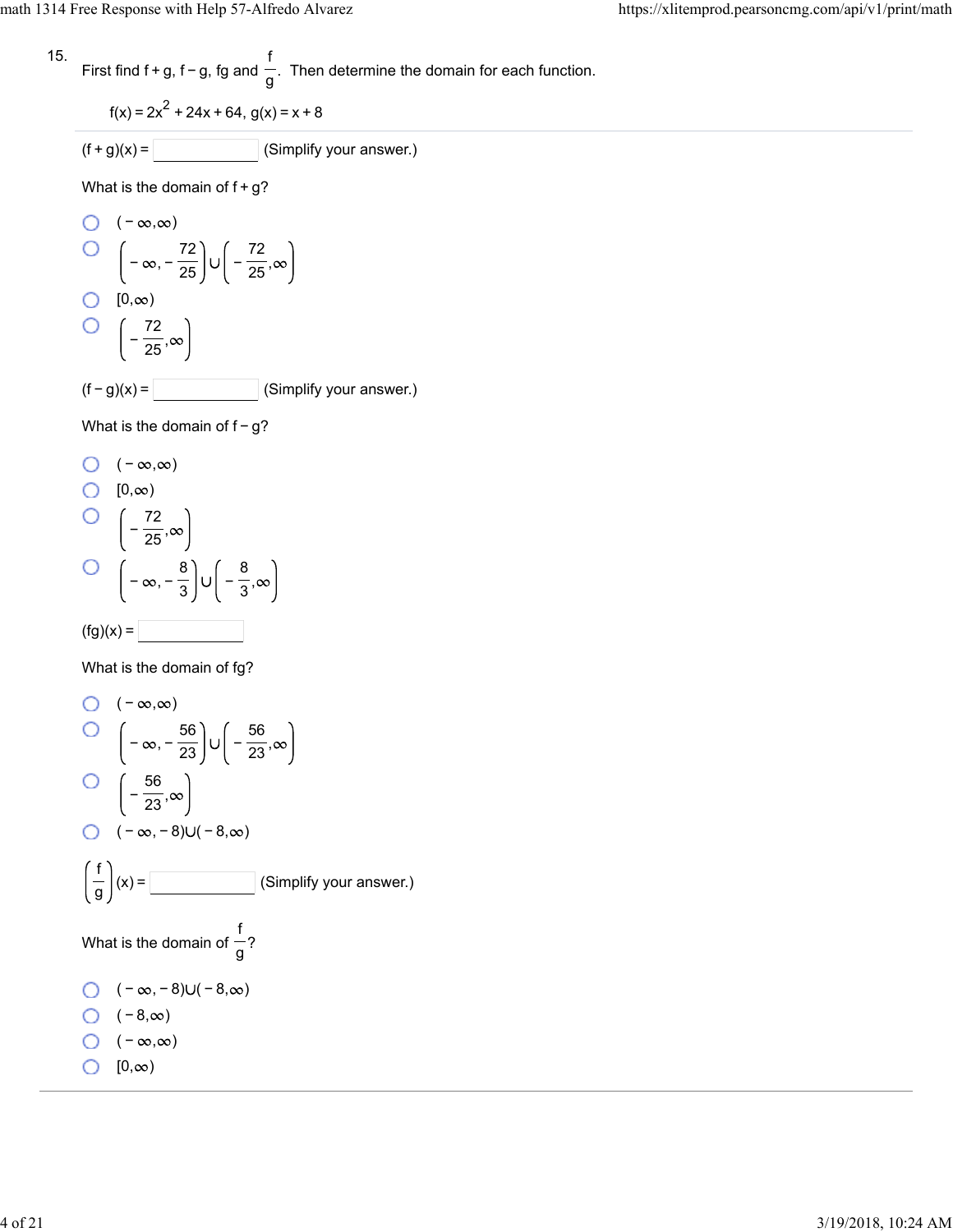$\overline{\phantom{0}}$ 

| 16. For f(x) = 1 – x and g(x) = $2x^2 + x + 2$ , find the following functions. |  |  |
|--------------------------------------------------------------------------------|--|--|
|                                                                                |  |  |

| <b>a.</b> (f $\circ$ g)(x); <b>b.</b> (g $\circ$ f)(x); <b>c.</b> (f $\circ$ g)(2); <b>d.</b> (g $\circ$ f)(2) |
|----------------------------------------------------------------------------------------------------------------|
|----------------------------------------------------------------------------------------------------------------|

|     | <b>a.</b> $(f \circ g)(x) =$<br>(Simplify your answer.)                                                                                                                                     |                                      |
|-----|---------------------------------------------------------------------------------------------------------------------------------------------------------------------------------------------|--------------------------------------|
|     | <b>b.</b> $(g \circ f)(x) =$<br>(Simplify your answer.)                                                                                                                                     |                                      |
|     | <b>c.</b> $(f \circ g)(2) =$                                                                                                                                                                |                                      |
|     | <b>d.</b> $(g \circ f)(2) =$                                                                                                                                                                |                                      |
|     | 17. Find the distance between the pair of points.                                                                                                                                           |                                      |
|     | $(4,5)$ and $(16,14)$                                                                                                                                                                       |                                      |
|     | The distance between the points is<br>units.<br>(Round to two decimal places as needed.)                                                                                                    |                                      |
| 18. | Find the midpoint of the line segment with the given endpoints.                                                                                                                             |                                      |
|     | $(4,10)$ and $(2,8)$                                                                                                                                                                        |                                      |
|     | The midpoint of the segment is<br>(Type an ordered pair.)                                                                                                                                   |                                      |
| 19. | Complete the square and write the equation of the circle in<br>standard form. Then determine the center and radius of the<br>circle to graph the equation.<br>$x^2 + y^2 + 4x + 6y + 9 = 0$ |                                      |
|     | The equation in standard form is<br>(Simplify your answer.)                                                                                                                                 | $-6$<br>$-10 - 8$<br>ż<br>-2<br>$-4$ |
|     | Use the graphing tool to graph the circle.                                                                                                                                                  |                                      |

 $\overline{\phantom{0}}$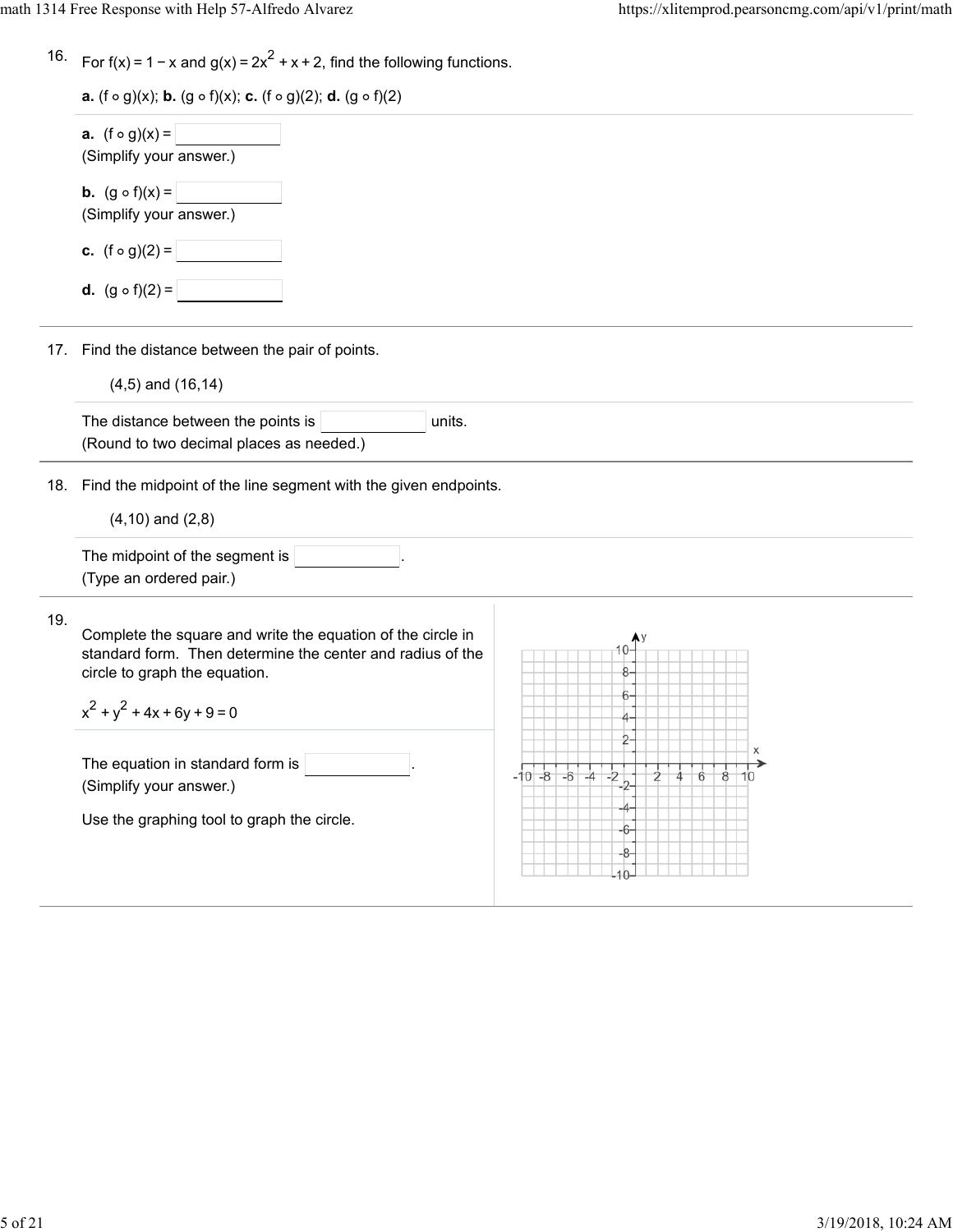## 20.

The graph of a quadratic function is given. Select the function's equation from the choices given.



Choose the correct equation below.

\n- **O A.** 
$$
f(x) = (x + 2)^2 + 3
$$
\n- **O B.**  $f(x) = (x + 2)^2 - 3$
\n- **O C.**  $f(x) = (x - 2)^2 - 3$
\n- **O D.**  $f(x) = (x - 2)^2 + 3$
\n

21.

Use the vertex and intercepts to sketch the graph of the quadratic function. Give the equation for the parabola's axis of symmetry. Use the parabola to identify the function's domain and range.

 $f(x) = 2(x - 2)^{2} - 2$ 

Use the graphing tool to graph the equation. Use the vertex and the y-intercept when drawing the graph.

The axis of symmetry is  $|$ (Type an equation. Simplify your answer) The domain of  $f$  is  $\vert$ (Type your answer in interval notation.) The range of f is (Type your answer in interval notation.)

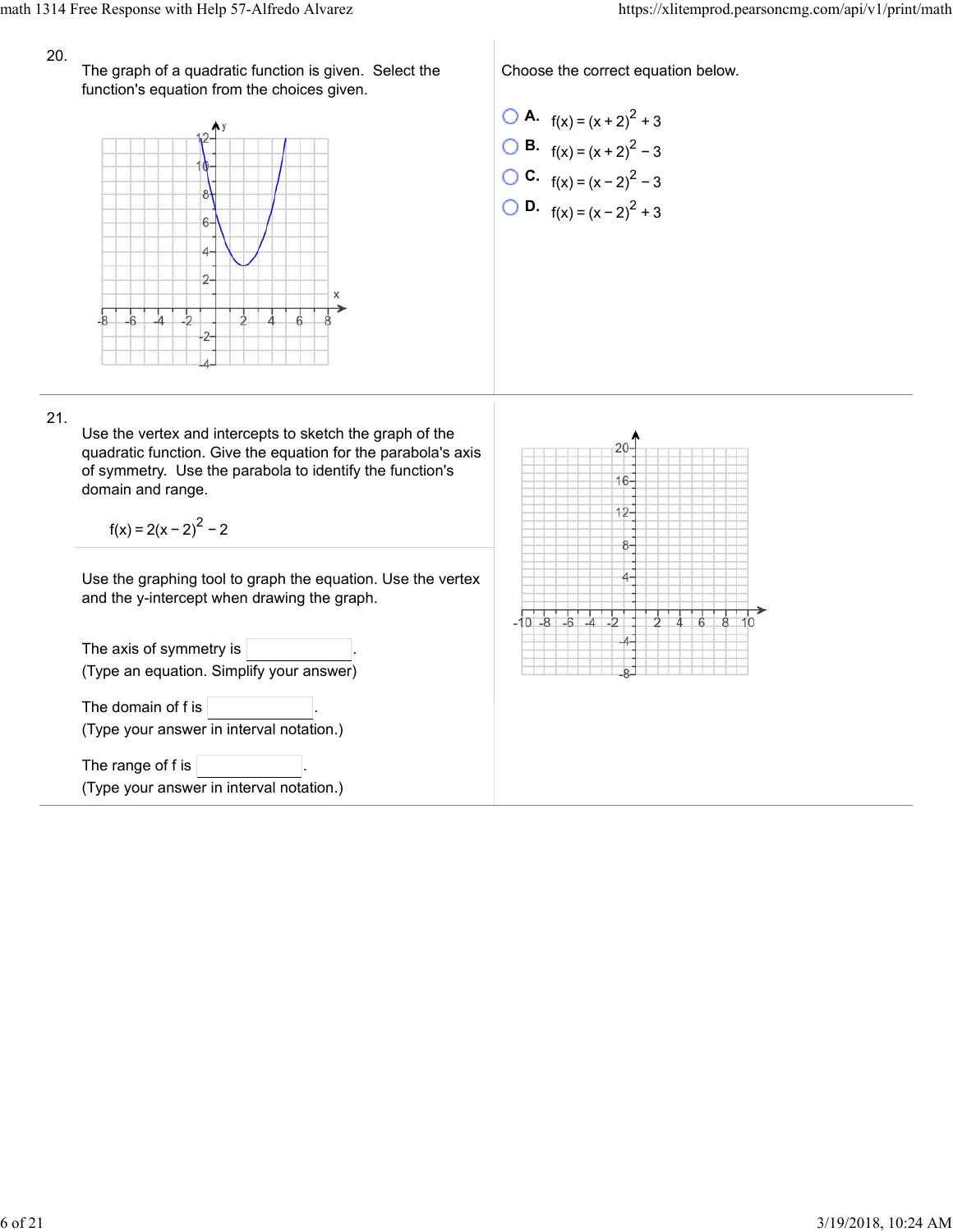22. Use the vertex and intercepts to sketch the graph of the quadratic function. Give the equation of the parabola's axis of symmetry. Use the graph to determine the function's domain and range.  $f(x) = x^{2} - 4x - 5$ Use the graphing tool to graph the equation. Use the vertex  $-10-8$  $-\mathbf{k}$ and one of the intercepts when drawing the graph. The axis of symmetry is (Type an equation.) The domain of  $f$  is  $|$ (Type your answer in interval notation.) The range of f is (Type your answer in interval notation.) 23. Use the vertex and intercepts to sketch the graph of the quadratic function. Give the equation of the parabola's axis of symmetry. Use the graph to determine the domain and range of the function.  $f(x) = 4x - x^2 + 5$  $-10 - 8$  $-\epsilon$ Use the graphing tool to graph the equation. Use the vertex and one of the intercepts to draw the graph. The axis of symmetry is (Type an equation.) The domain of the function is (Type your answer in interval notation.) The range of the function is (Type your answer in interval notation.) Solve the equation  $x^3 + 2x^2 - 5x - 6 = 0$  given that 2 is a zero of  $f(x) = x^3 + 2x^2 - 5x - 6$ . 24. The solution set is  $\{\}$  . (Use a comma to separate answers as needed.)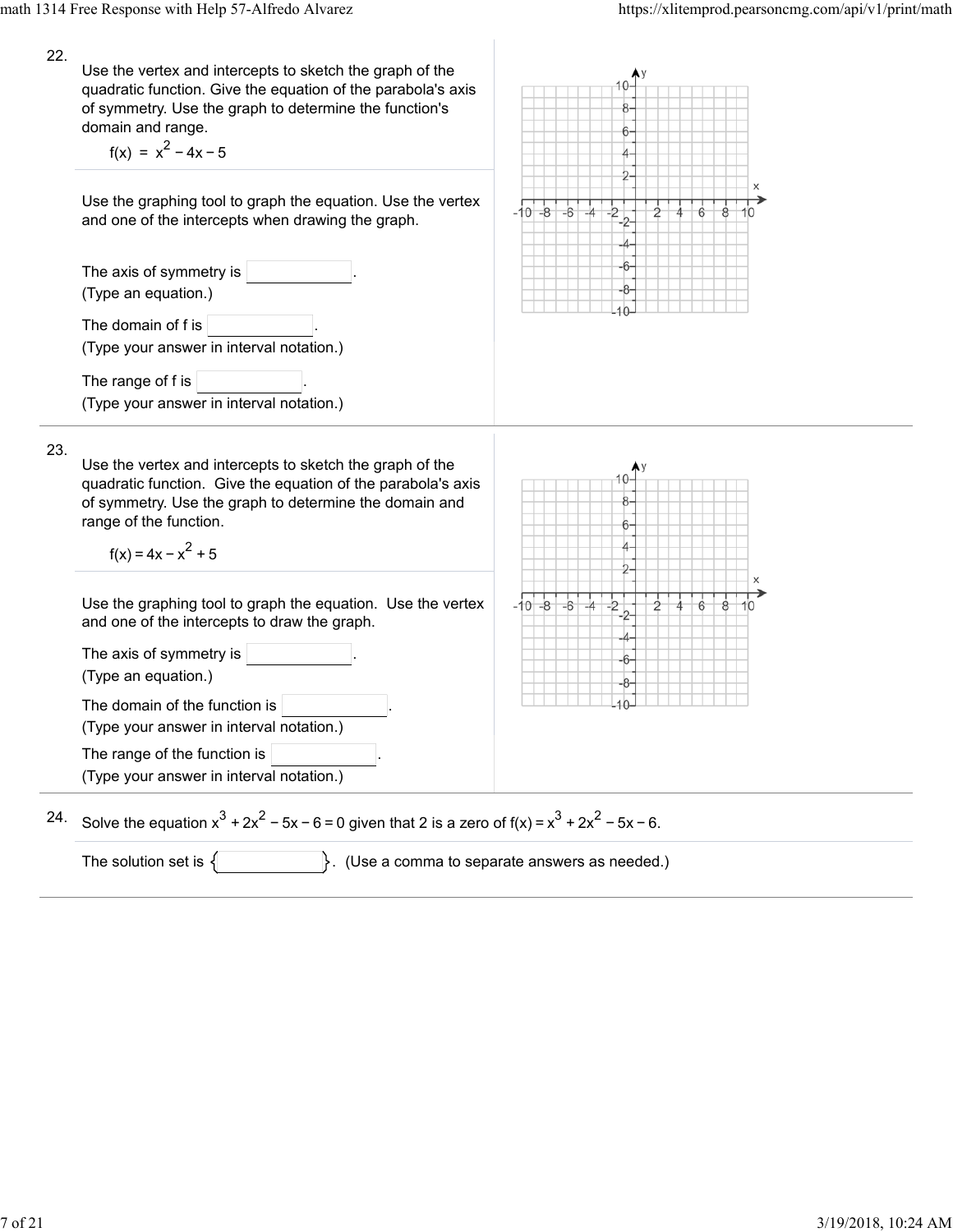25. The following function is given.

 $f(x) = 3x^{3} - 7x^{2} - 75x + 175$ 

**a.** List all rational zeros that are possible according to the Rational Zero Theorem. Choose the correct answer below.

**A.**  $\pm 1, \pm 5, \pm 10, \pm 7, \pm 35, \pm 175, \pm \frac{1}{2}, \pm \frac{5}{2}, \pm \frac{10}{2}, \pm \frac{7}{2}, \pm \frac{35}{2}, \pm \frac{10}{2}$  **B.**  $\pm 1, \pm 5, \pm 25, \pm 7, \pm 35, \pm 175, \pm \frac{1}{2}, \pm \frac{5}{2}, \pm \frac{25}{2}, \pm \frac{7}{2}, \pm \frac{35}{2}, \pm \frac{1}{2}$  **C.**  $\pm 1, \pm 3, \pm \frac{1}{5}, \pm \frac{3}{65}, \pm \frac{1}{25}, \pm \frac{3}{75}, \pm \frac{1}{75}, \pm \frac{3}{25}, \pm \frac{1}{25}, \pm \frac{3}{25}, \pm \frac{1}{25}$  **D.**  $\pm 1, \pm 3, \pm \frac{1}{5}, \pm \frac{3}{5}, \pm \frac{1}{40}, \pm \frac{3}{40}, \pm \frac{1}{7}, \pm \frac{3}{7}, \pm \frac{1}{25}, \pm \frac{3}{25}, \pm \frac{1}{475}, \pm \frac{1}{155}$  

**b.** Use synthetic division to test several possible rational zeros in order to identify one actual zero.

One rational zero of the given function is . (Simplify your answer.)

**c.** Use the zero from part **(b)** to find all the zeros of the polynomial function.

The zeros of the function  $f(x) = 3x^3 - 7x^2 - 75x + 175$  are (Simplify your answer. Type an integer or a fraction. Use a comma to separate answers as needed.)

26. The following equation is given.

$$
x^3 - 2x^2 - 25x + 50 = 0
$$

**a.** List all rational roots that are possible according to the Rational Zero Theorem.

(Use a comma to separate answers as needed.)

**b.** Use synthetic division to test several possible rational roots in order to identify one actual root.

One rational root of the given equation is . (Simplify your answer.)

**c.** Use the root from part (**b.**) and solve the equation.

| The solution set of $x^3 - 2x^2 - 25x + 50 = 0$ is $\sqrt{ }$                                                           |
|-------------------------------------------------------------------------------------------------------------------------|
| (Simplify your answer. Type an exact answer, using radicals as needed. Use integers or fractions for any numbers in the |
| expression. Use a comma to separate answers as needed.)                                                                 |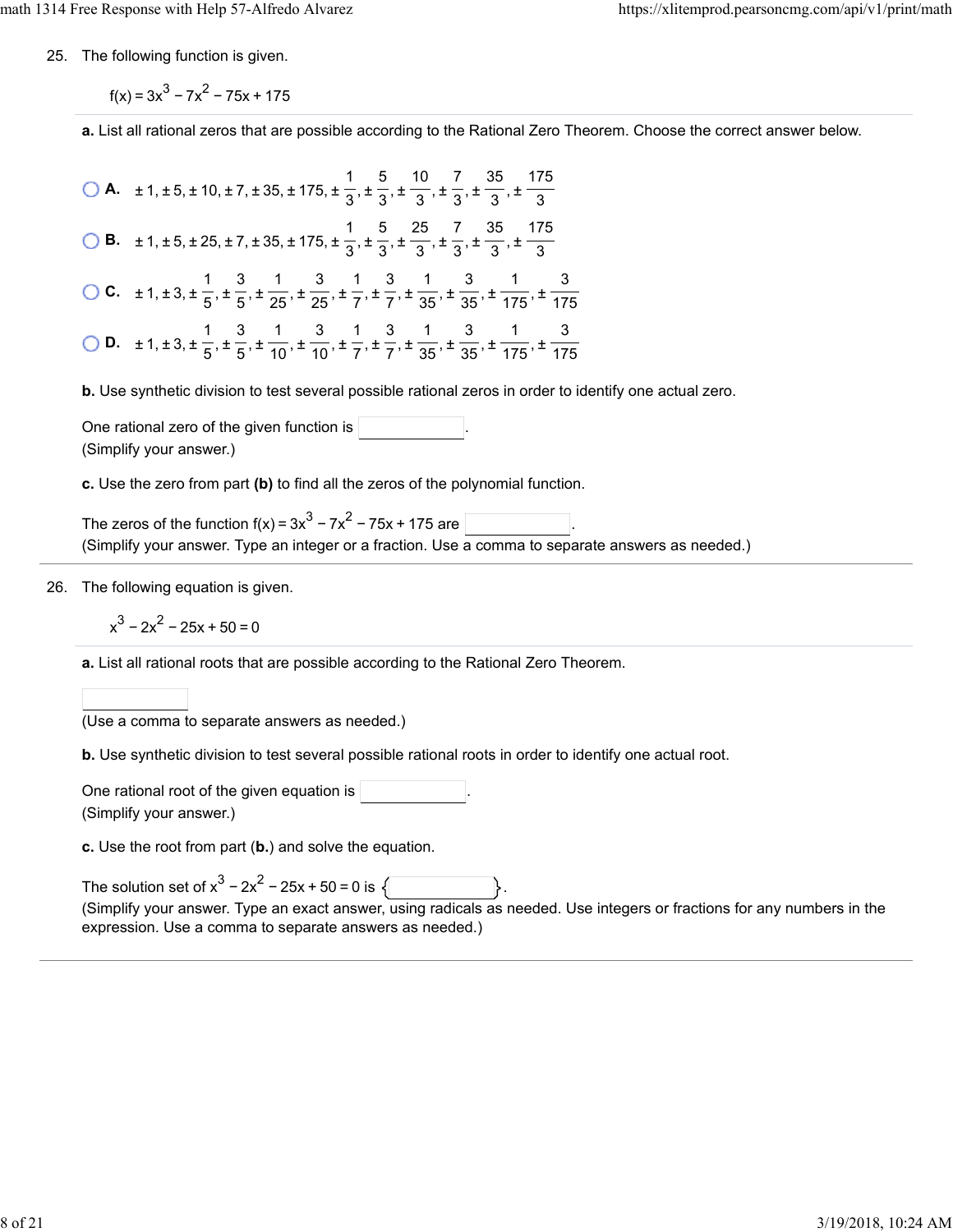27. Answer the following questions about the equation below.

 $8x^3 - 46x^2 + 31x - 5 = 0$ 

(a) List all rational roots that are possible according to the Rational Zero Theorem.

 $A. \pm 1, \pm 5$ **B.**  $\pm 1, \pm 5, \pm \frac{1}{6}, \pm \frac{5}{6}, \pm \frac{1}{4}, \pm \frac{5}{4}, \pm \frac{1}{6}, \pm \frac{1}{10}$ 2 5 2 1 4 5 4 1 8 5 8 **C.**  $\pm 1, \pm 2, \pm 4, \pm 8, \pm \frac{1}{6}, \pm \frac{2}{6}, \pm \frac{4}{6}, \pm \frac{1}{2}$ 5 2 5 4 5 8 5

| <b>D.</b> $\pm 1, \pm 2, \pm 4, \pm 8$ |  |  |  |  |  |
|----------------------------------------|--|--|--|--|--|
|----------------------------------------|--|--|--|--|--|

(b) Use synthetic division to test several possible rational roots in order to identify one actual root.

One rational root of the given equation is (Simplify your answer.)

(c) Use the root from part (b) to solve the equation.

The solution set is  $\{$ (Simplify your answer. Type an exact answer, using radicals as needed. Use integers or fractions for any numbers in the expression. Use a comma to separate answers as needed.)

- 28. An incomplete graph of the polynomial function f(x) =  $-x^3 + 2x^2 + 5x - 6$  is shown on the right.
	- **a.** Find all zeros of the function.
	- **b.** Without using a graphing utility, draw a complete graph of the function.



**a.** The zeros are (Use a comma to separate answers as needed.)

**b.** Choose the correct graph of the function below. The scale for each graph is  $[-10, 10, 1]$  by  $[-45, 80, 5]$ .



29. Fill in the blanks so that the resulting statement is true.

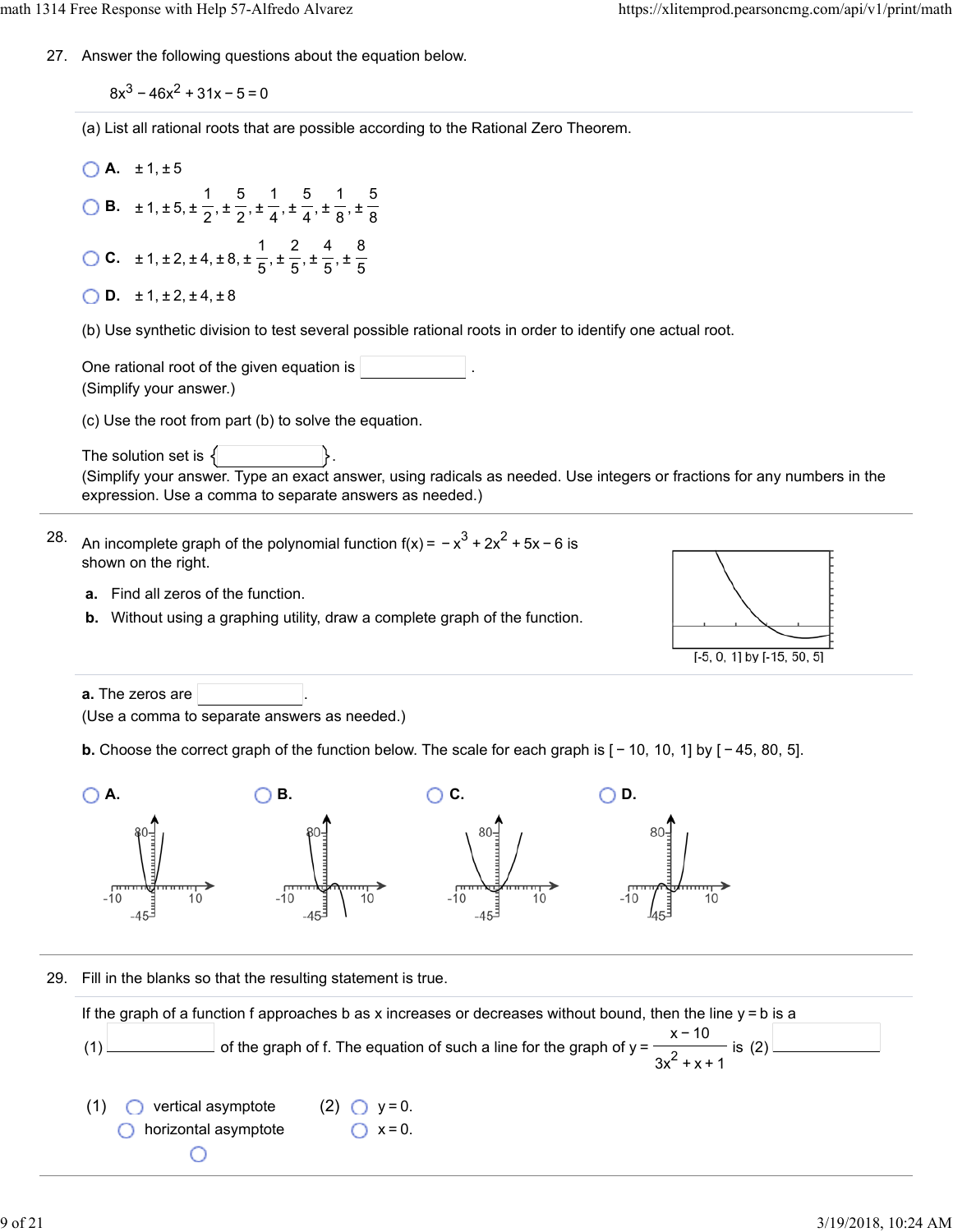30. Fill in the blank so that the resulting statement is true.

Based on the synthetic division shown below, the equation of the slant asymptote of  $f(x) = \frac{1}{x}$  for  $\frac{1}{x}$  is  $\frac{1}{x}$ .  $2x^2$  – 6x + 4 x−2

$$
\begin{array}{c|cccc}\n2 & 2 & -6 & 4 \\
 & & 4 & -4 \\
\hline\n & 2 & -2 & 0\n\end{array}
$$

Based on the synthetic division shown, the equation of the slant asymptote of  $f(x) = \frac{1}{x}$  .  $\frac{1}{x}$  is . (Type  $2x^2 - 6x + 4$ x−2

an equation.)

31. Find the vertical asymptotes, if any, and the values of x corresponding to holes, if any, of the graph of the rational function.

$$
f(x) = \frac{x-7}{x^2 - 9x + 14}
$$

Select the correct choice below and, if necessary, fill in the answer box(es) to complete your choice. (Type an integer or a fraction. Use a comma to separate answers as needed.)

 $\bigcirc$  **A.** Vertical asymptote(s) at  $x =$ 

**B.** Vertical asymptote(s) at  $x =$  and hole(s) at  $x =$ 

- $\bigcirc$  **C.** Hole(s) at  $x =$
- **D.** There are no discontinuities.

32. Find the horizontal asymptote, if any, of the graph of the rational function.

$$
f(x) = \frac{18x}{3x^2 + 4}
$$

Select the correct choice below and, if necessary, fill in the answer box to complete your choice.

**A.** The horizontal asymptote is . (Type an equation.)

**B.** There is no horizontal asymptote.

33. Find the horizontal asymptote, if any, of the graph of the rational function.

$$
g(x) = \frac{10x^2}{5x^2 + 3}
$$

Select the correct choice below and, if necessary, fill in the answer box to complete your choice.

**A.** The horizontal asymptote is . (Type an equation.)

**B.** There is no horizontal asymptote.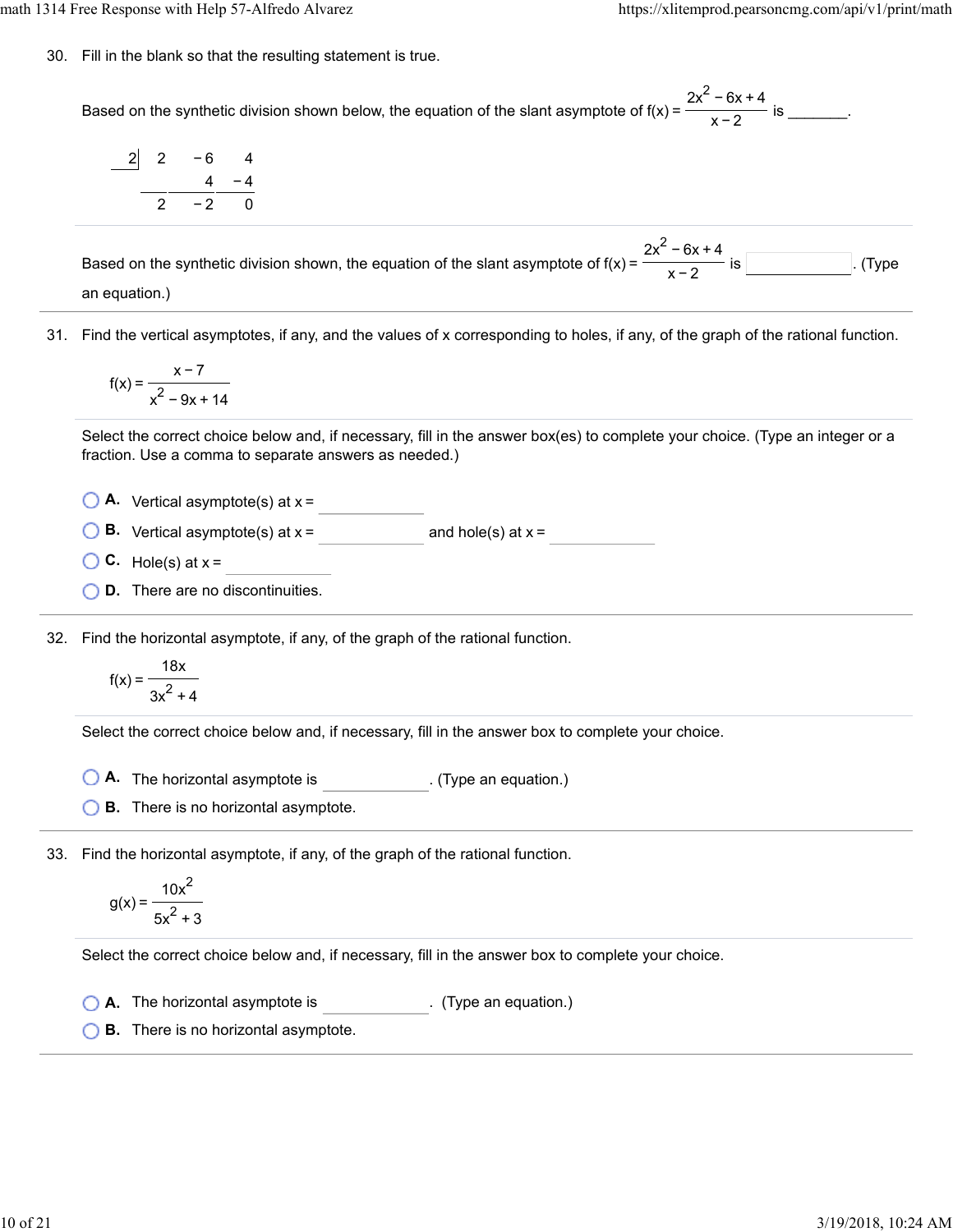34. The 1982 explosion at a nuclear lab sent about 1000 kilograms of a radioactive element into the atmosphere. The function x

f(x) = 1000(0.5) $^{30}$  describes the amount, f(x), in kilograms, of a radioactive element remaining in the area x years after 1982. If even 100 kilograms of the radioactive element remains in the atmosphere, the area is considered unsafe for human habitation. Find f(80) and determine if the area will be safe for human habitation by 2062.

 $f(80) \approx$  (Type an integer or a decimal rounded to the nearest tenth as needed.)

Will the area be safe for human habitation by 2062?

- **A.** Yes, because by 2062, the radioactive element remaining in the area is greater than 100 kilograms.
- **B.** No, because by 2062, the radioactive element remaining in the area is greater than 100 kilograms.
- **C.** No, because by 2062, the radioactive element remaining in the area is less than 100 kilograms.
- **D.** Yes, because by 2062, the radioactive element remaining in the area is less than 100 kilograms.
- 35. Find the domain of the logarithmic function.

$$
f(x) = \log (9 - x)
$$

The domain of  $f(x) = \log(9 - x)$  is (Type your answer in interval notation.)

36. Use properties of logarithms to expand the logarithmic expression as much as possible. Evaluate logarithmic expressions without using a calculator if possible.



37. Use properties of logarithms to expand the logarithmic expression as much as possible. Evaluate logarithmic expressions without using a calculator if possible.



38. Solve the following exponential equation by expressing each side as a power of the same base and then equating exponents.

$$
9^{x+9} = 243^{x-3}
$$

The solution set is  $\{$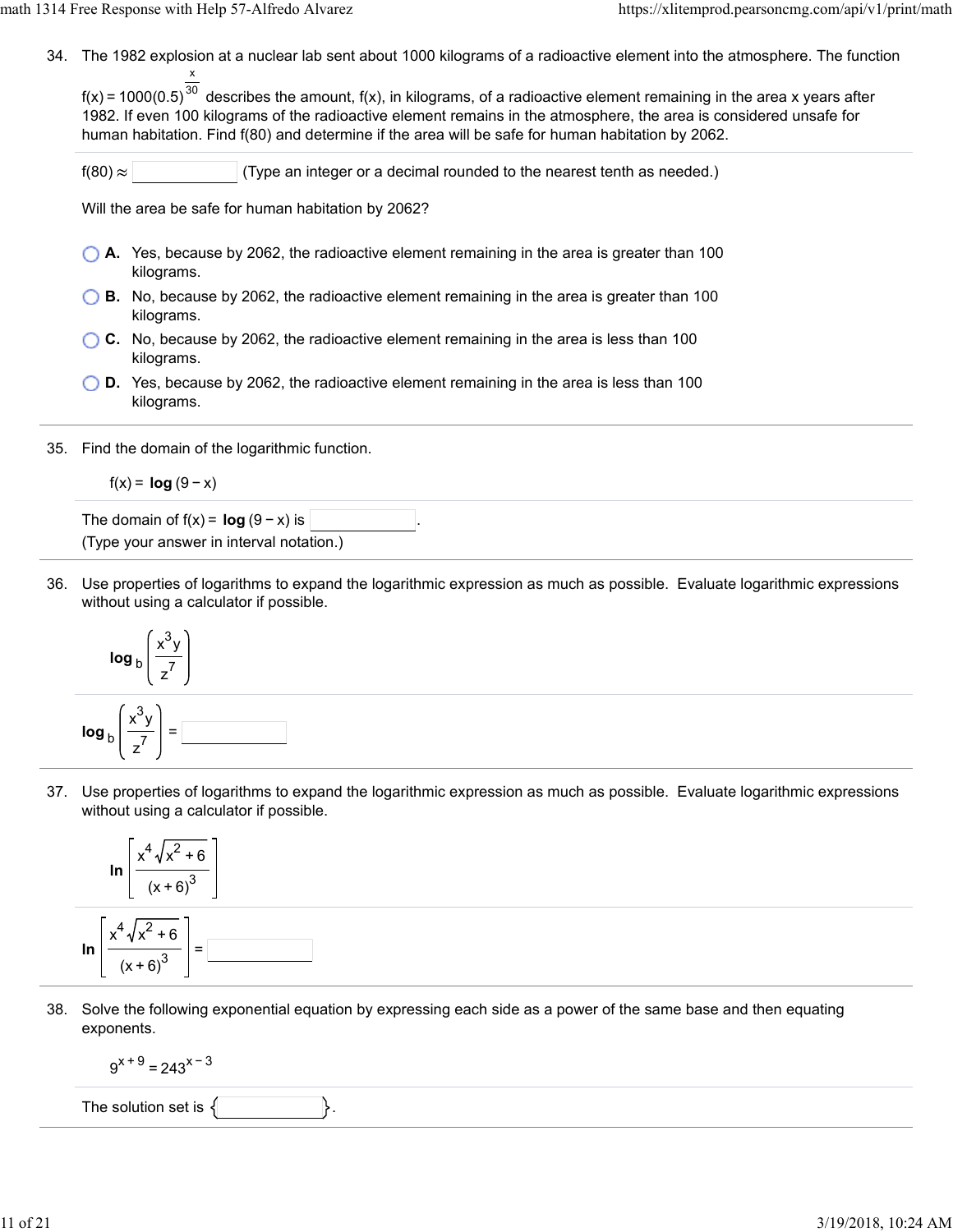39. Solve the exponential equation. Express the solution in terms of natural logarithms. Then use a calculator to obtain a decimal approximation for the solution.

 $2^{(x + 3)} = 283$ 

What is the solution in terms of natural logarithms?

The solution set is  $\{$ (Use a comma to separate answers as needed. Simplify your answer. Use integers or fractions for any numbers in the expression.)

What is the decimal approximation for the solution?

The solution set is  $\{$ (Use a comma to separate answers as needed. Round to two decimal places as needed.)

40. Solve the logarithmic equation. Be sure to reject any value of x that is not in the domain of the original logarithmic expressions. Give an exact answer.

 $log_7 x + log_7 (6x - 1) = 1$ 

Select the correct choice below and, if necessary, fill in the answer box to complete your choice.

- **A.** The solution set is  $\{$   $\}$ . (Type an exact answer in simplified form.)
- **B.** There is no solution.
- 41. Solve the logarithmic equation. Be sure to reject any value of x that is not in the domain of the original logarithmic expressions. Give the exact answer.

**log**  $_3$ (x + 7) + **log**  $_3$ (x + 25) = 5

Select the correct choice below and, if necessary, fill in the answer box to complete your choice.

- $\bigcirc$  **A.** The solution set is  $\{ \}$ . (Simplify your answer. Use a comma to separate answers as needed.) **B.** There is no solution.
- 42. Solve the logarithmic equation. Be sure to reject any value of x that is not in the domain of the original logarithmic expressions. Give the exact answer.

**log**  $_6$ (x + 26) − **log**  $_6$ (x − 9) = 2

Select the correct choice below and, if necessary, fill in the answer box to complete your choice.

 $\bigcirc$  **A.** The solution set is  $\{$ (Simplify your answer. Use a comma to separate answers as needed.) **B.** There is no solution.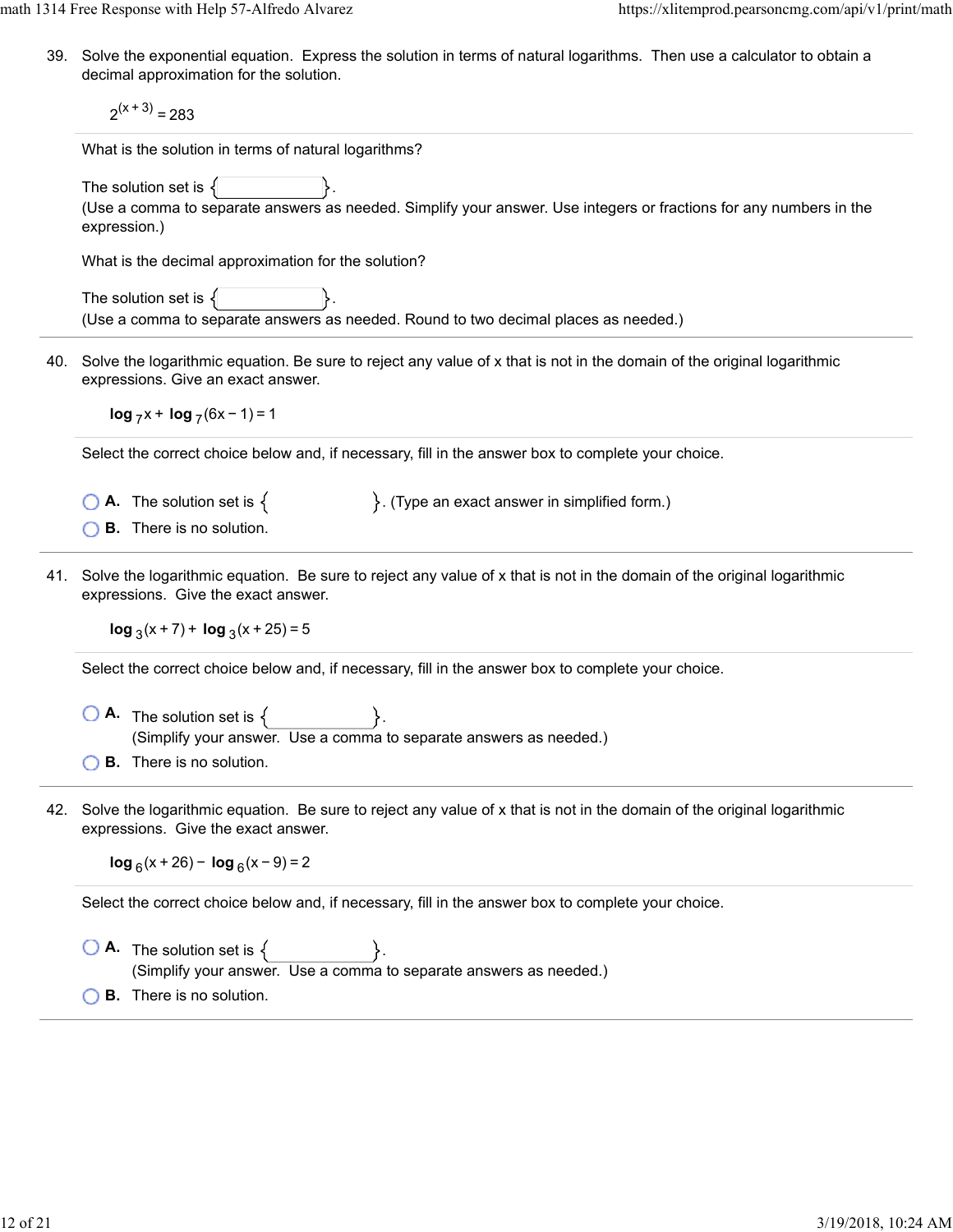43. Solve the logarithmic equation. Be sure to reject any value of x that is not in the domain of the original logarithmic expressions. Give the exact answer.

**log** x + **log** (x + 6) = **log** 7

Select the correct choice below and, if necessary, fill in the answer box to complete your choice.

- $\bigcirc$  **A.** The solution set is  $\{$ 
	- (Simplify your answer. Use a comma to separate answers as needed.)
- **B.** There is no solution.
- 44. Complete the table for a savings account subject to 2 compoundings yearly.

$$
\left[A = P\left(1 + \frac{r}{n}\right)^{nt}\right]
$$

| Amounted | <b>INumber of</b>          | <b>Annual Interest</b> | <b>Accumulated</b> | <b>Time t</b> |
|----------|----------------------------|------------------------|--------------------|---------------|
| Invested | <b>Compounding Periods</b> | Rate                   | lAmount            | lin Years     |
| \$12,500 |                            | 6.75%                  | \$22,000           |               |

Let A represent the accumulated amount, P the amount invested, n the number of compounding periods, r the annual interest rate, and t the time. Find the time, t.

 $t =$   $\vert$  years

(Do not round until the final answer. Then round to one decimal place as needed.)

 $^{45}$  The exponential model A=849.7  $e^{\,0.026t}$  describes the population, A, of a country in millions, t years after 2003. Use the model to determine when the population of the country will be 1322 million.

| The population of the country will be 1322 million in $ $ |  |
|-----------------------------------------------------------|--|
| (Round to the nearest year as needed.)                    |  |

46. An artifact originally had 16 grams of carbon-14 present. The decay model A = 16  $e^{\,\,-\,0.000121t}$  describes the amount of carbon-14 present after t years. Use the model to determine how many grams of carbon-14 will be present in 9536 years.

The amount of carbon-14 present in 9536 years will be approximately  $|$   $|$   $|$ grams. (Round to the nearest whole number.)

47. Prehistoric cave paintings were discovered in a cave in France. The paint contained 39% of the original carbon-14. Use the exponential decay model for carbon-14, A=A<sub>0</sub>  $e^{\,-\,0.000121t}$ , to estimate the age of the paintings.

| The paintings are approximately | vears old. (Round to the nearest integer.) |
|---------------------------------|--------------------------------------------|
|                                 |                                            |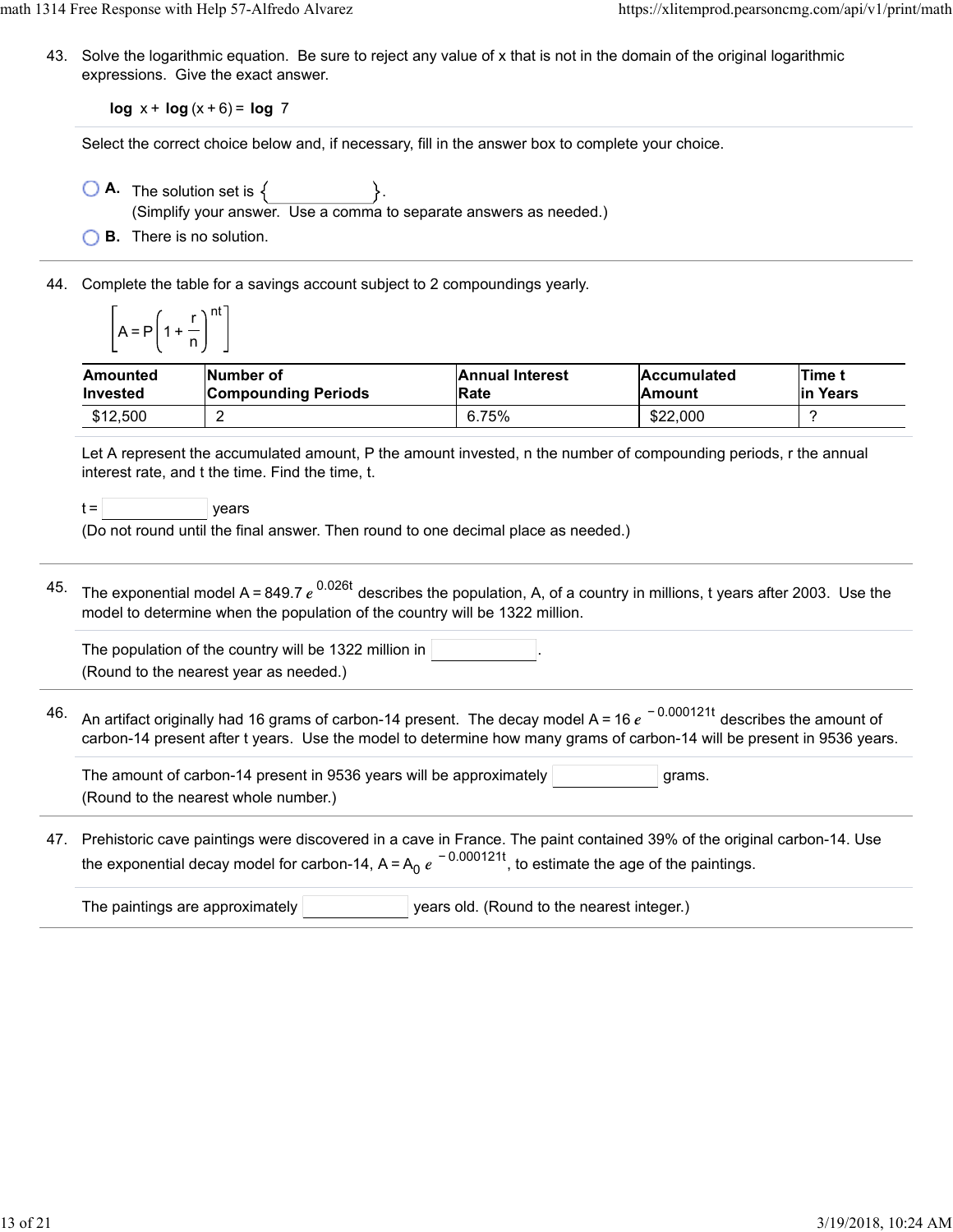math 1314 Free Response with Help 57-Alfredo Alvarez https://xlitemprod.pearsoncmg.com/api/v1/print/math

48. Use the formula t =  $\frac{1}{\sqrt{1-\epsilon}}$  that gives the time for a population, with a growth rate k, to double, to answer the following questions. **ln** 2 k

The growth model A = 5  $e^{0.009t}$  describes the population, A, of a country in millions, t years after 2003.

**a.** What is the country's growth rate?

 $|%$ 

**b.** How long will it take the country to double its population?

years (Round to the nearest whole number.)

49. Solve the given system of equations.

 $x + y + 9z = 22$  $x + y + 3z = 10$  $x + 6y - 6z = -3$ 

Select the correct choice below and fill in any answer boxes within your choice.

**A.** There is one solution. The solution set is {( , , . (Simplify your answers.)

**B.** There are infinitely many solutions.

**C.** There is no solution.

50. Solve the system. If there is no solution or if there are infinitely many solutions and the system's equations are dependent, so state.

 $3x + y = -9$  $x + y - z = -9$  $2x + 3y + z = 0$ 

Select the correct choice below and fill in any answer boxes within your choice.

**A.** There is one solution. The solution set is

 $\{ ($  , , , , ) }. , (Simplify your answers.) ,

**B.** There are infinitely many solutions.

**C.** There is no solution.

51. Solve the system.

 $-3x - y = -7$ y − 4z = − 7 x − 2y + z = 2

Select the correct choice below and fill in any answer boxes within your choice.

, ,

**A.** There is one solution. The solution set is

. (Simplify your answers.)

- **B.** There are infinitely many solutions.
- **C.** There is no solution.

{(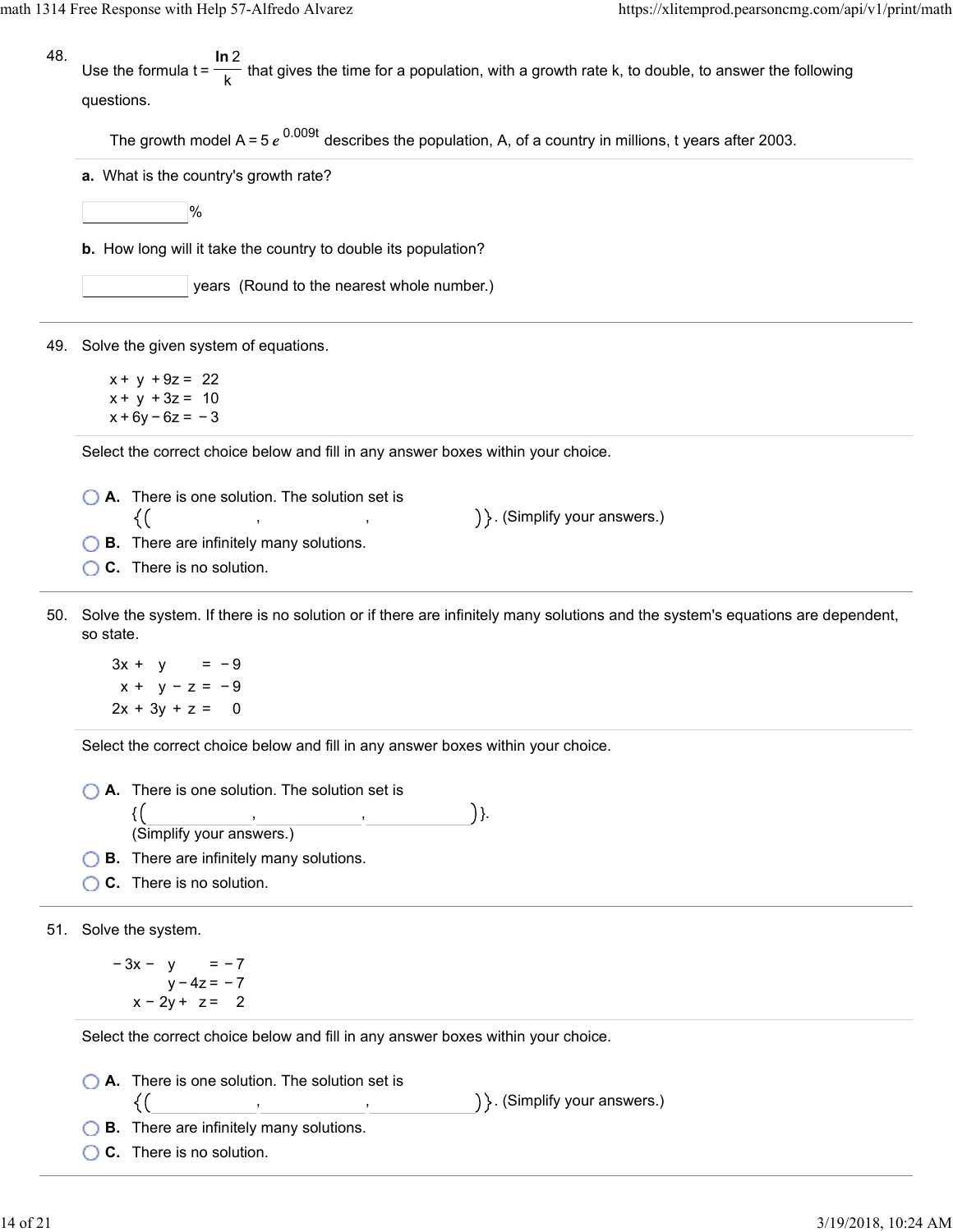52.

Find the indicated sum.  $\sum i(i + 1)$ 

i=1 4



53. Use the Binomial Theorem to expand the expression.

$$
\frac{(x+4)^3}{(x+4)^3} =
$$
 (Simplify your answer.)

54. Use the Binomial Theorem to expand the binomial and express the result in simplified form.

$$
(2x + y)^3
$$

$$
(2x + y)^3 =
$$

55. Use the binomial theorem to expand the binomial.

$$
(3x-2)^3 = \boxed{\qquad \qquad \text{(Simplify your answer.)}}
$$

56. Write the first three terms of the binomial expansion, expressing the result in simplified form.

 $(x + 8)^{6}$ 

The first three terms of the binomial expansion are (Simplify your answer.)

57. Write the first three terms in the binomial expansion, expressing the result in simplified form.

 $(x - 2y)^{13}$ Term 1 is

Term 2 is  $\boxed{\qquad \qquad }$ Term 3 is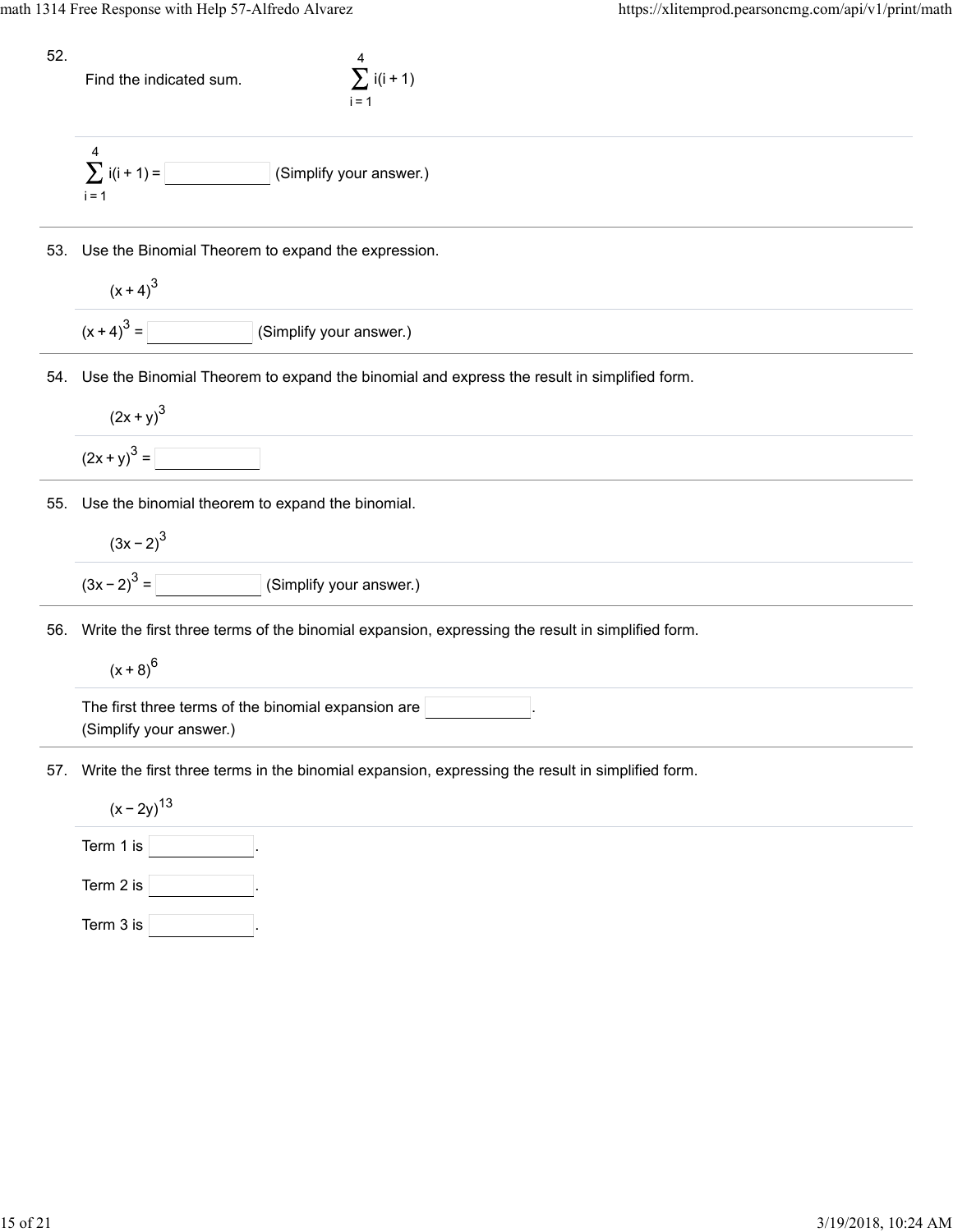| $1. -4,9$                                                                                         |
|---------------------------------------------------------------------------------------------------|
| $2.8, -5$                                                                                         |
| $\frac{3.1}{3}, -\frac{8}{3}$                                                                     |
| 4. $\frac{1}{2}, -\frac{7}{4}$                                                                    |
| $5. -\frac{7}{2},5$                                                                               |
| $6. -\frac{5}{4},5$                                                                               |
| $7.0, -2$                                                                                         |
| 8. 2 + $\sqrt{2}$ , 2 - $\sqrt{2}$                                                                |
| 9. $5 + 6 i$ , $5 - 6 i$                                                                          |
| 10.7                                                                                              |
| 11. A. The solution set is $\{$<br>$\Big\}$ .(Use a comma to separate answers as needed.)<br>$-2$ |
| 12.<br>C.<br>$(-\infty,\infty)$                                                                   |
| 13. $2x + h - 2$                                                                                  |
| 14. $(-\infty, 5]$                                                                                |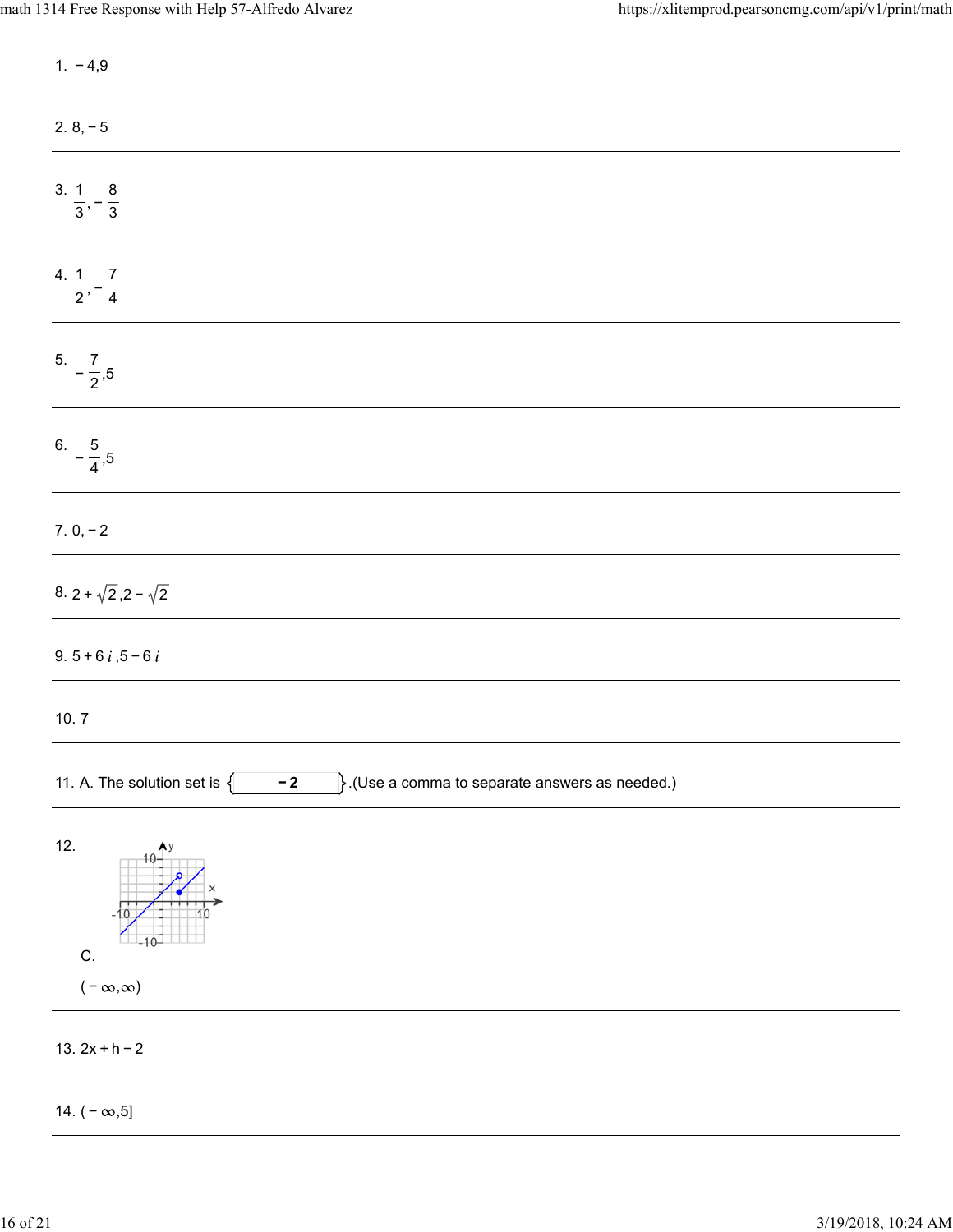15.  $2x^2 + 25x + 72$  $(-\infty, \infty)$  $2x^2 + 23x + 56$  $(-\infty, \infty)$  $2x^3 + 40x^2 + 256x + 512$  $(-\infty, \infty)$  $2x + 8$  $(-\infty, -8) \cup (-8, \infty)$ 16.  $-2x^2 - x - 1$  $2x^2 - 5x + 5$ 

− 11 3

17. 15

```
18. (3,9)
```




20. D.  $f(x) = (x - 2)^2 + 3$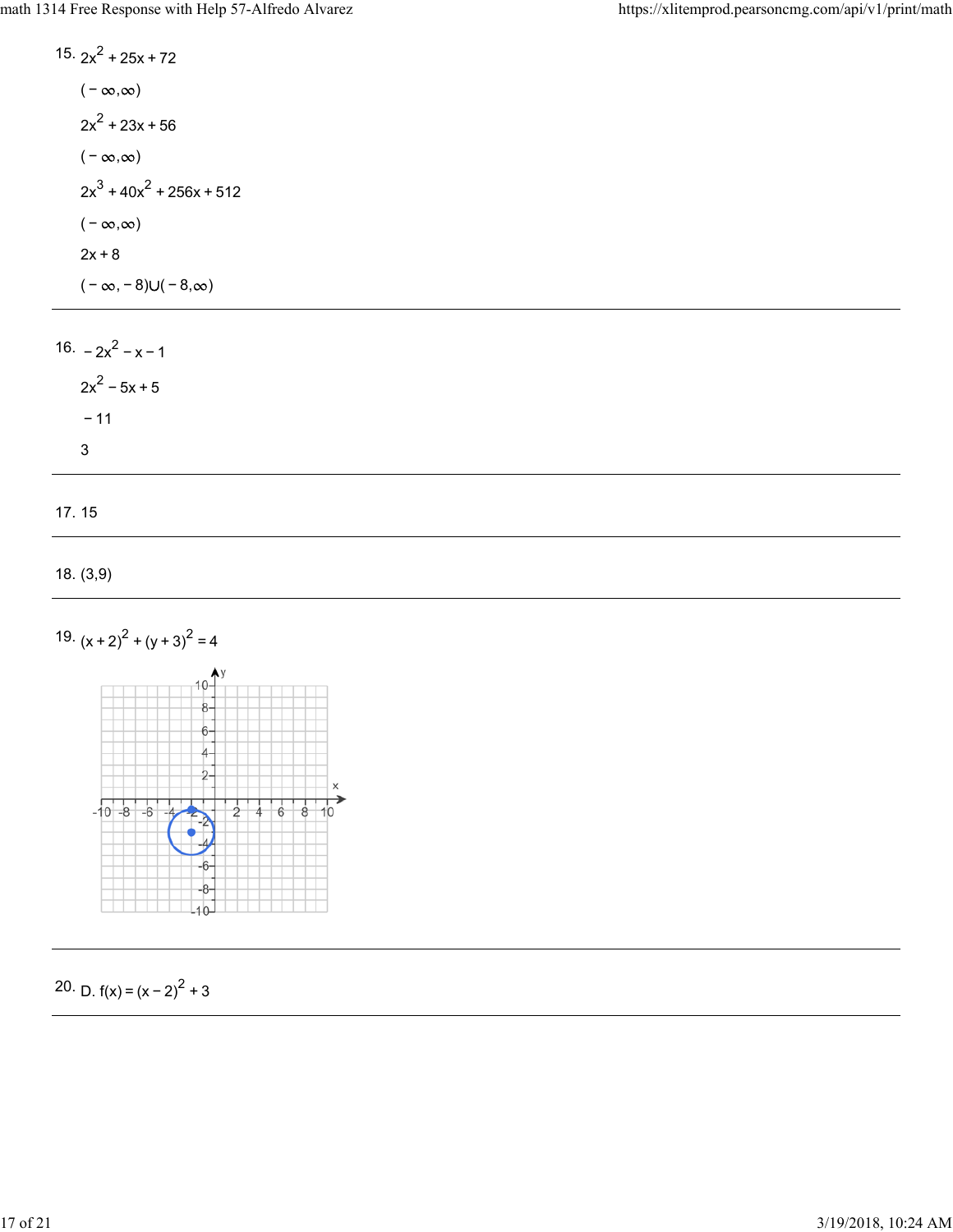





 $[-9, \infty)$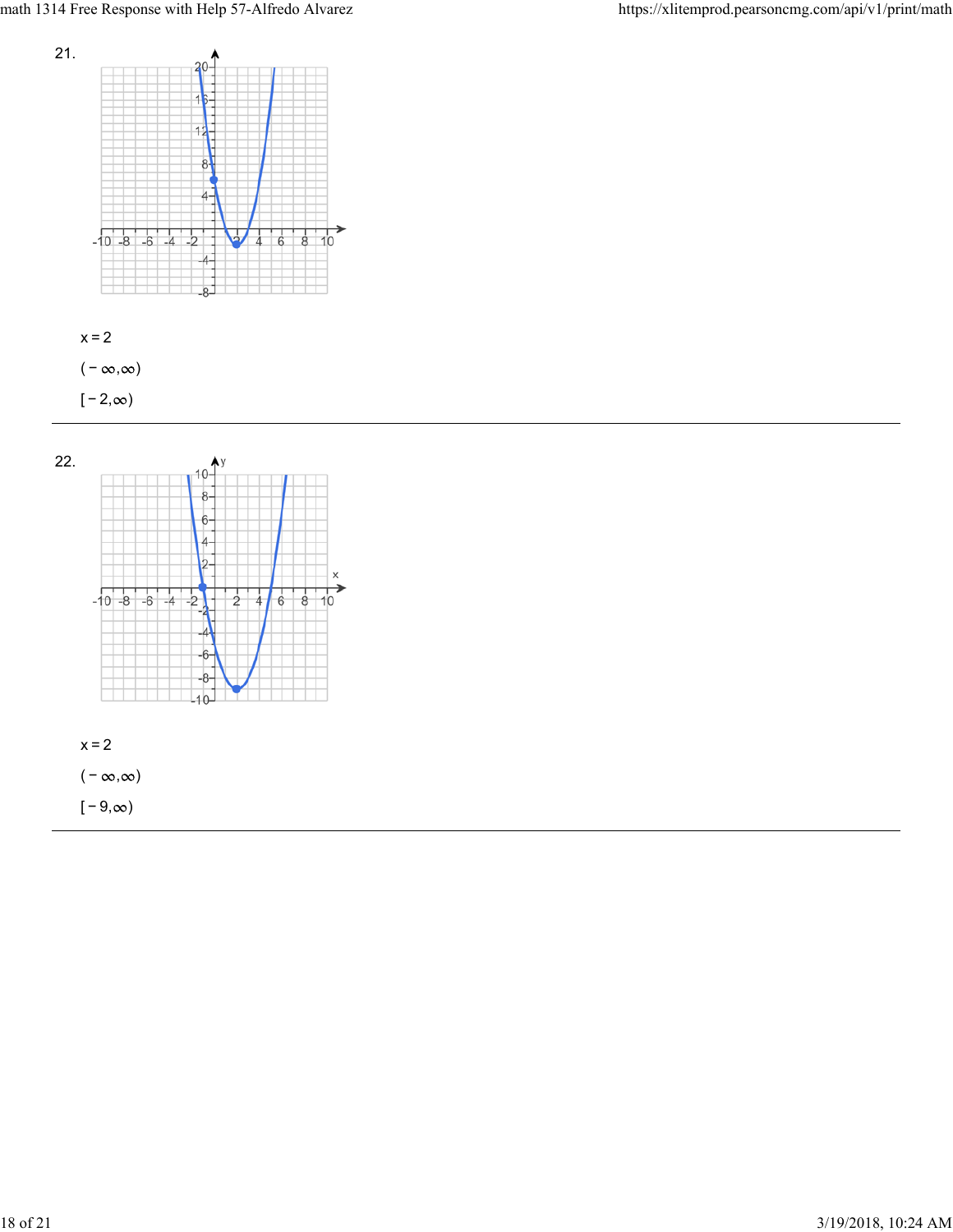



( –  $\infty, 9]$ 

| $24.2 -$ |  |  |  |  | 3 |
|----------|--|--|--|--|---|
|----------|--|--|--|--|---|

| 25. B. $\pm$ 1, $\pm$ 5, $\pm$ 25, $\pm$ 7, $\pm$ 35, $\pm$ 175, $\pm$ $\frac{1}{3}$ , $\pm$ $\frac{5}{3}$ , $\pm$ $\frac{25}{3}$ , $\pm$ $\frac{7}{3}$ , $\pm$ $\frac{35}{3}$ , $\pm$ $\frac{175}{3}$ |
|--------------------------------------------------------------------------------------------------------------------------------------------------------------------------------------------------------|
| $rac{7}{3}$                                                                                                                                                                                            |
| $\frac{7}{3}$ , 5, -5                                                                                                                                                                                  |
| 26. $1, -1, 5, -5, 50, -50, 2, -2, 10, -10, 25, -25$                                                                                                                                                   |
| 2<br>$2,5,-5$                                                                                                                                                                                          |
| 27. B. $\pm 1, \pm 5, \pm \frac{1}{2}, \pm \frac{5}{2}, \pm \frac{1}{4}, \pm \frac{5}{4}, \pm \frac{1}{8}, \pm \frac{5}{8}$                                                                            |
| $\sqrt{5}$                                                                                                                                                                                             |
| $5, \frac{1}{4}, \frac{1}{2}$                                                                                                                                                                          |

28. − 2,1,3

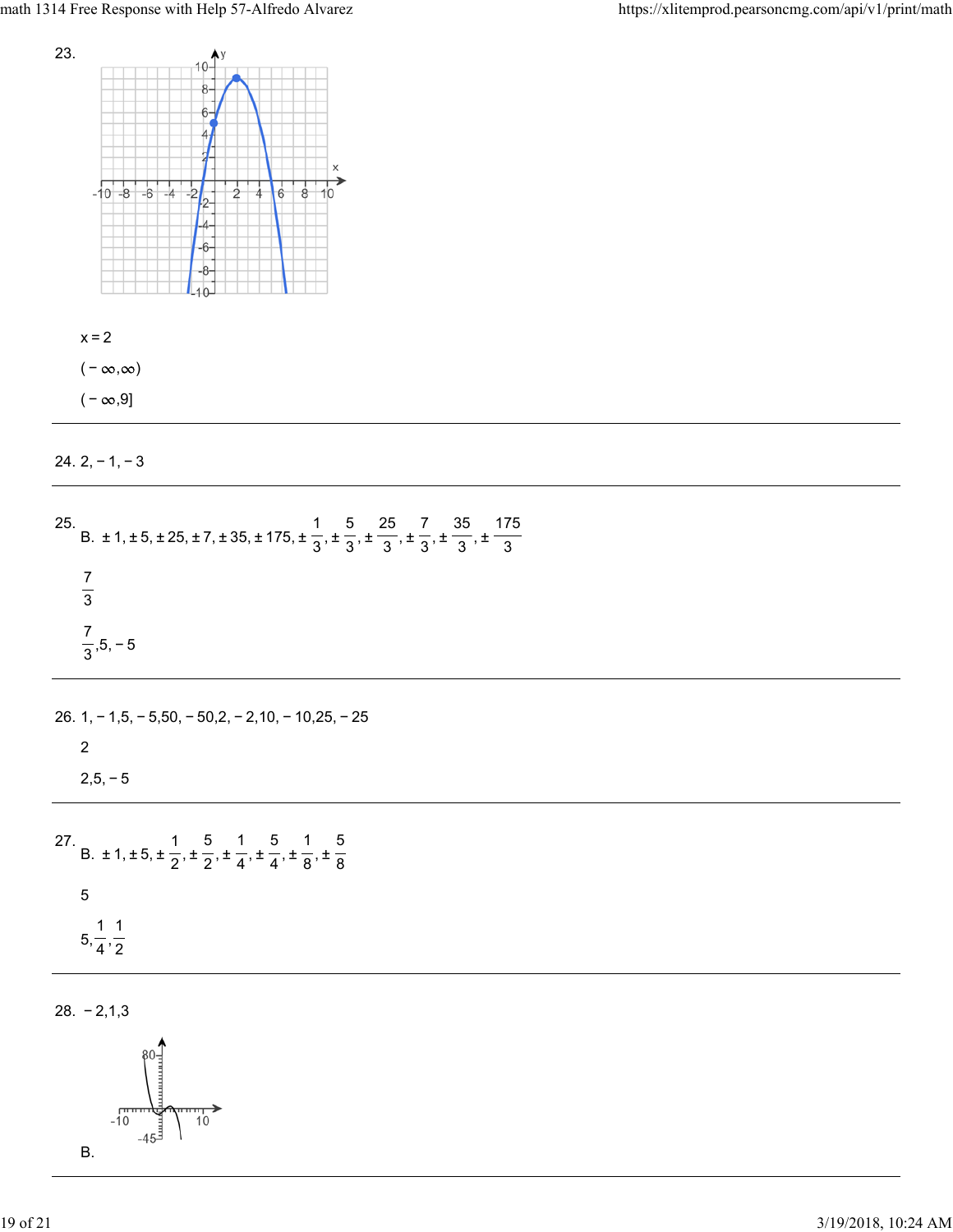| 29. (1) horizontal asymptote                                                                                                          |
|---------------------------------------------------------------------------------------------------------------------------------------|
| $(2)$ y = 0.                                                                                                                          |
| 30. $y = 2x + (-2)$                                                                                                                   |
| and hole(s) at $x =$<br>31. B. Vertical asymptote(s) at $x =$<br>$\mathbf{2}$<br>7                                                    |
| 32. A. The horizontal asymptote is<br>(Type an equation.)<br>$y = 0$                                                                  |
| 33. A. The horizontal asymptote is<br>(Type an equation.)<br>$y = 2$                                                                  |
| 34.157.5                                                                                                                              |
| B. No, because by 2062, the radioactive element remaining in the area is greater than 100 kilograms.                                  |
| 35. $(-\infty, 9)$                                                                                                                    |
| 36. 3 $log_b x + log_b y - 7 log_b z$                                                                                                 |
| 37. 4 In $x + \frac{1}{2}$ In $(x^2 + 6) - 3$ In $(x + 6)$                                                                            |
| 38.11                                                                                                                                 |
| 39. In 283<br>$-3$<br>ln 2<br>5.14                                                                                                    |
| $\frac{7}{6}$<br>40. A. The solution set is<br>(Type an exact answer in simplified form.)                                             |
| 41. A. The solution set is $\{$<br>$\mathcal{S}$ . (Simplify your answer. Use a comma to separate answers as needed.)<br>$\mathbf{2}$ |
| 42. A. The solution set is $\{$<br>10<br>$\}$ . (Simplify your answer. Use a comma to separate answers as needed.)                    |
| 43. A. The solution set is $\{$<br>$\mathcal{S}$ . (Simplify your answer. Use a comma to separate answers as needed.)<br>1            |